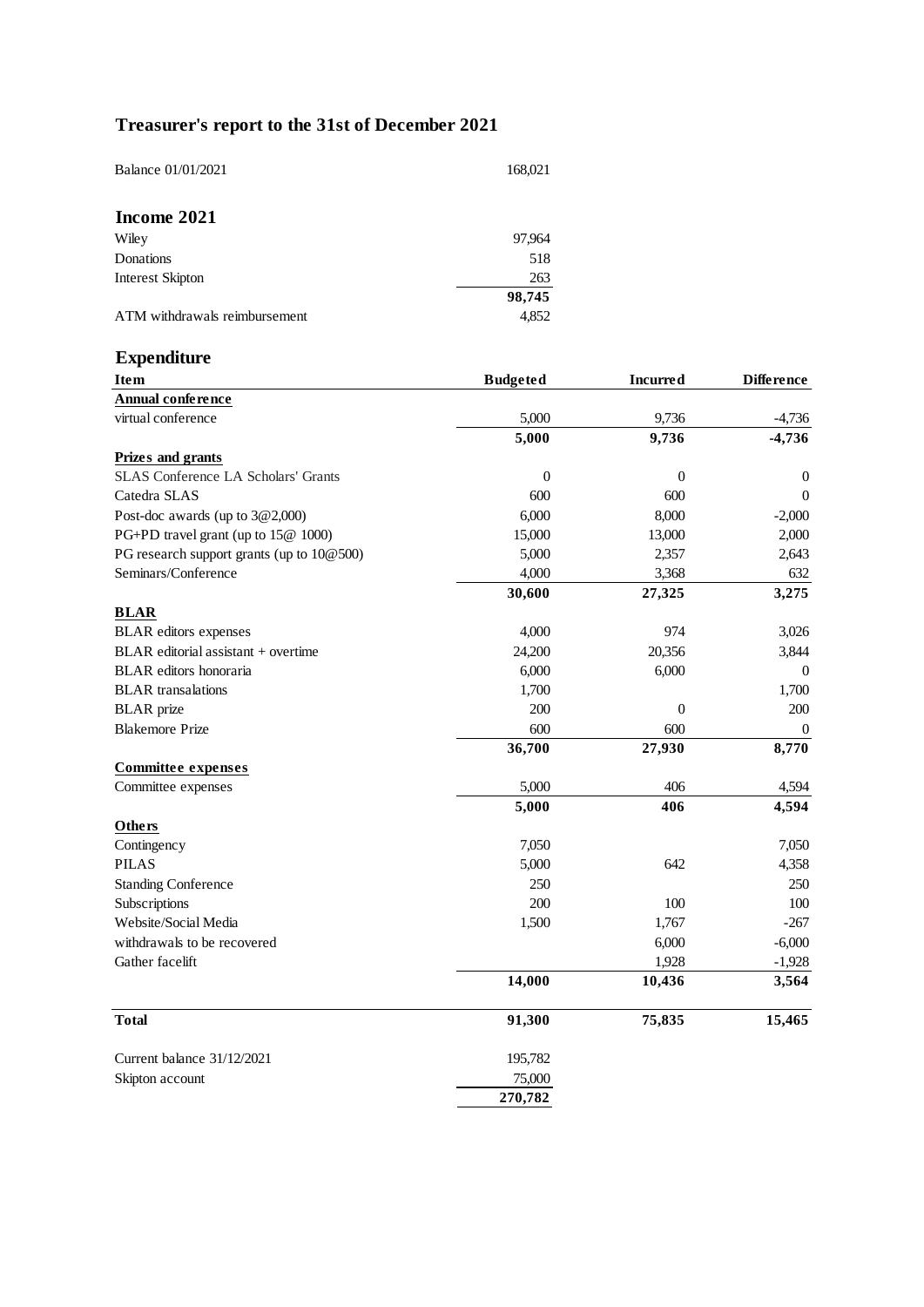## **Notes**

#### **Income**

The main source of income for SLAS (99%) comes from the contract with Wiley, representing a share of the profits from *BLAR* for publication year 2020, coupled with the membership payments collected on behalf of SLAS in that year.

Donations for £518 come from standing orders from previous memberships that have not been cancelled and the interest payment of £263 is from the £75,000 savings that are in a Skipton account.

At the beginning of 2121 there were ATM withdrawals of £6,000 (see Others in Expenditure) to be used for business of the Society by the previous treasurer. As these did not take place, a reimbursement of £4,852 and a cheque for £1,089 were paid by the previous treasurer. The latter cheque was rejected for not having a date and we are expecting for a repayment of this amount. The difference of £60 corresponds to expenses made by the previous treasurer in transport and postal charges from SLAS business.

## **Expenditure**

The main items of expenditure for 2021 correspond to *BLAR* and Prizes and Grants, for £27,930 and £27,325, respectively.

With regards to *BLAR*, the main expenditure arose from editorial assistance (£20,356) which consists of a salary payment through the University of Liverpool of £18,356 and £2,000 for overtime paid at the beginning of the year. We paid £1,000 for editors' honoraria for each of the 6 *BLAR* editors totalling £6,000. *BLAR* expenses correspond to traveling costs and subsistence for editorial meetings (3 in total) and stationary for the assistant editor. The Blakemore Prize of £600 was awarded to Charlotte Eaton.

With respect to Prizes and grants, we awarded the Cátedra SLAS (£600), 4 Post-doc awards (one more than budgeted in recognition of the exceptionally high standards of applications) of £2,000 each. We awarded 13 out of 15 PG+PD travel grants totalling £13,000. There were 5 awarded PG research support grants totalling £2,357 and 3 grants for Seminars/Conferences for £3,368. The total expenditure for grants was less than budgeted by £3,275, mainly because there were less applicants for various of the categories as a result of Covid-19 restrictions to travel that impacted on field research and organization of research events.

The annual (virtual) conference incurred an expense of £9,736, which was £4,736 more than budgeted as a result of expenses for software development that supported a virtual gathering. This difference was almost 100% compensated by the reduction of committee expenses, which reached only £406 (transport costs to collect paperwork from previous treasurer and sorting new accounts). Committee expenses were low as all meetings throughout the year were virtual using the same software that was acquired for the conference and that is now available for us to use.

Other expenses were to PILAS (£642), £324 for a Zoom license, £381 for the use of Gather (virtual software) for their conference and £60 for vouchers for the conference speaker(s). As their conference took place online, the expenditure was less than budgeted by £4,358. The fee